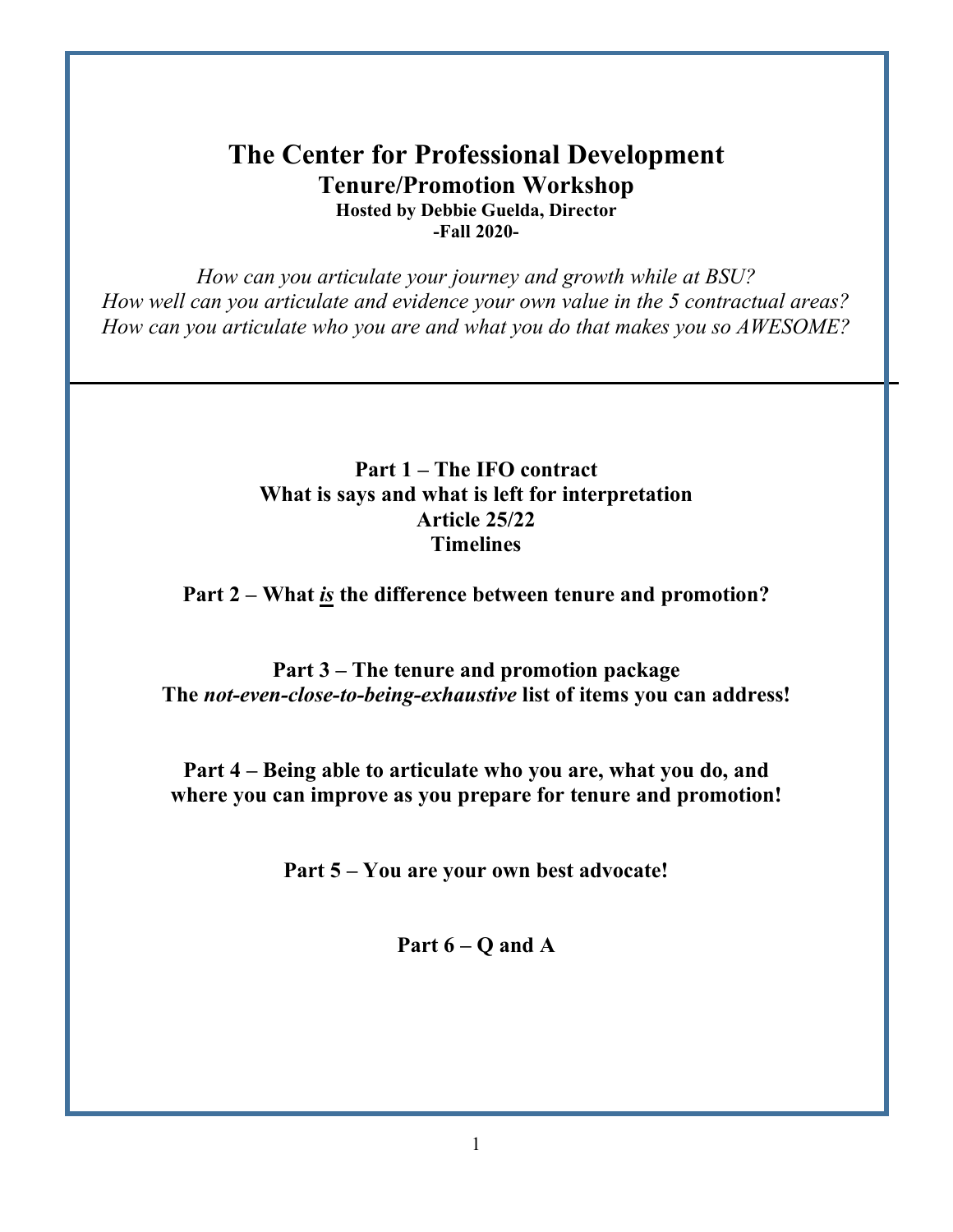### **Part 1 – The IFO contract**

**[https://static1.squarespace.com/static/59304e9ad2b85773b3fbdf63/t/5e597a45956faa777dcbade8/1582922337862/Final+--+2019-](https://static1.squarespace.com/static/59304e9ad2b85773b3fbdf63/t/5e597a45956faa777dcbade8/1582922337862/Final+--+2019-2021+IFO+Contract+%28Print+%26+Web+Ready%29.pdf) [2021+IFO+Contract+%28Print+%26+Web+Ready%29.pdf](https://static1.squarespace.com/static/59304e9ad2b85773b3fbdf63/t/5e597a45956faa777dcbade8/1582922337862/Final+--+2019-2021+IFO+Contract+%28Print+%26+Web+Ready%29.pdf)**

#### **What is says and what is left for interpretation Article 25 - Section A. Criteria.**

**Subd. 1. Tenure**. The decision to award tenure shall normally be based on the faculty member's work during the probationary period. A faculty member's work at the university prior to the commencement of the probationary period, if any, may be considered. To be awarded tenure, the faculty member must demonstrate a record of positive performance and professionally competent achievement over the duration of the probationary period that is consistent with the goals and objectives of the university/college/department/program and with the goals of the process outlined in Article 22. The faculty member's record will be evaluated based on all the criteria outlined in Article 22. Completion of the probationary period alone does not mean the standards of tenure have been met.

**Subd. 2**. **Promotion.** The decision to promote shall be based on the faculty member's cumulative work record since the faculty member's last promotion or since the date of hire as applicable. To earn promotion, the faculty member must demonstrate a cumulative record of professional performance and high achievement appropriate to the relevant rank and consistent with the goals and objectives of the university/college/department/program. The faculty member's record will be evaluated based on all the criteria outlined in Article 22.

**Subd. 3. Changing Expectations.** In arriving at a decision on tenure and promotion, due consideration shall be given to changes in performance expectations to the extent that such changes unfairly disadvantage faculty.

#### **Contractual Deadlines**

#### \*\**BSU internal deadlines AND coversheet found at\*\**

[https://www.bemidjistate.edu/academics/affairs/wp-content/uploads/sites/96/2020/08/Promotion-Tenure-Memo-Timelines-and-](https://www.bemidjistate.edu/academics/affairs/wp-content/uploads/sites/96/2020/08/Promotion-Tenure-Memo-Timelines-and-Application-2020-2021-7-1-20.pdf)[Application-2020-2021-7-1-20.pdf](https://www.bemidjistate.edu/academics/affairs/wp-content/uploads/sites/96/2020/08/Promotion-Tenure-Memo-Timelines-and-Application-2020-2021-7-1-20.pdf)

| <b>Activity Deadlines</b>                                                                                                           | <b>Tenure</b>                         | <b>Promotion</b>                     |
|-------------------------------------------------------------------------------------------------------------------------------------|---------------------------------------|--------------------------------------|
| Faculty submission of application with<br>required forms, documents and supporting<br>documentation to supervisor and department(s) | <b>January 31</b>                     | <b>January 31</b>                    |
| Faculty response to Vice President's recommendation                                                                                 | May 1                                 | May 1                                |
| Vice President's submission of recommendation to<br>President                                                                       | May 1                                 | May 1                                |
| President's decision on application                                                                                                 | June 15                               | June 15                              |
| Effective date of tenure/promotion                                                                                                  | Date of Notice                        | First duty day of<br>subsequent year |
| Faculty request for meeting with President following<br>denial of tenure                                                            | January 15 of<br><b>Terminal Year</b> |                                      |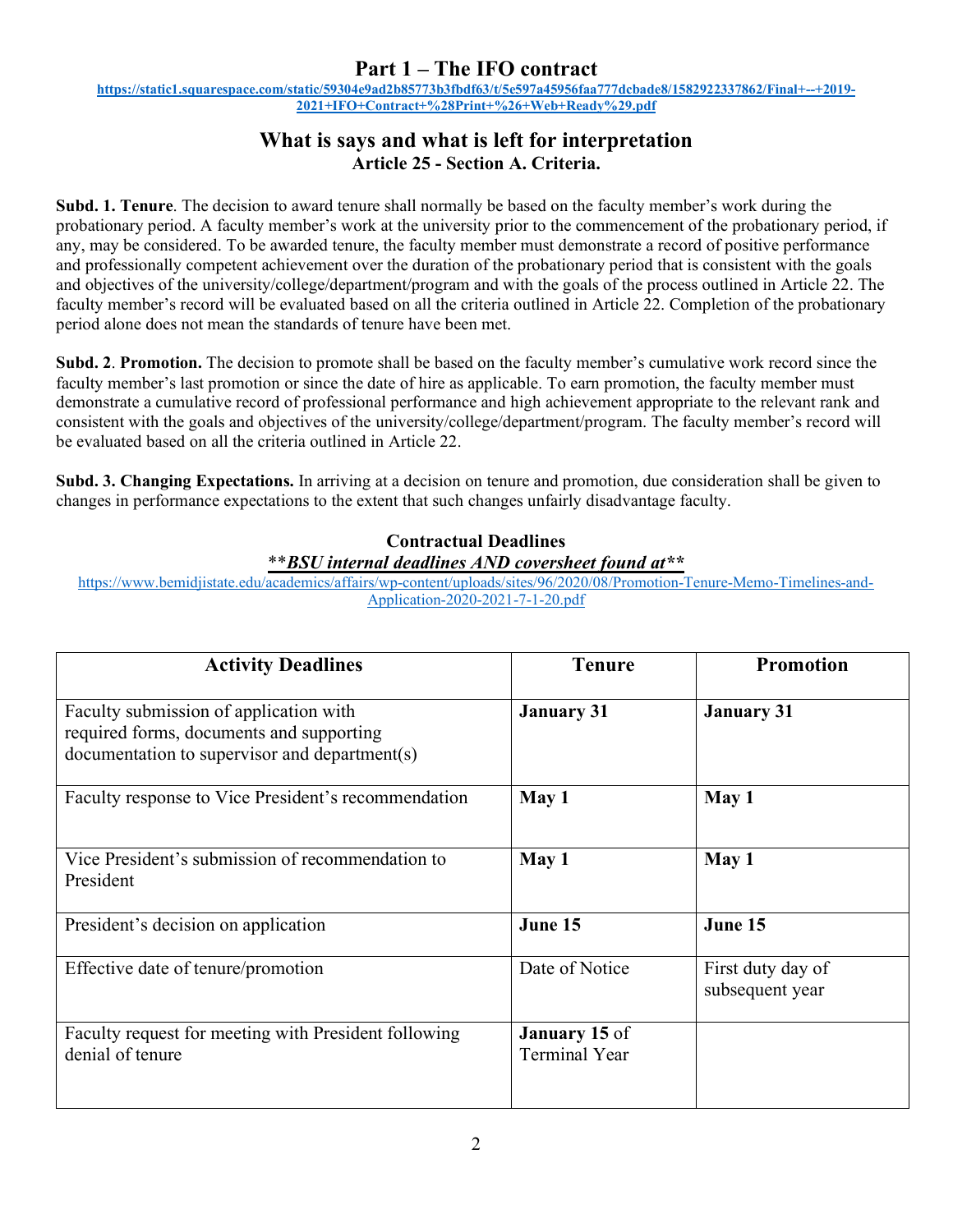# **Part 2 – What** *is* **the difference between tenure and promotion?**

### **The quick and dirty answers:**

### **Tenure** – an indefinite appointment unless something serious occurs **Promotion** – increase in rank and associated salary **The contractual definitions:**

**Subd. 41. Promotion**. Promotion refers to an increase in academic rank based on the promotion process set forth in Article 25.

**Subd. 49. Tenured Appointment**. A tenured appointment is a faculty appointment pursuant to Article 21, Section E, Subd. 7, upon successful completion of the probationary period. Tenured appointments are for an indefinite period of time and individuals holding such appointments are automatically reappointed annually unless terminated under the provisions of either Article 24 or Article 23.

> **FYI:** Article 23 - Retrenchment Article 24 – Faculty rights in disciplinary and investigative action

------------------------------------------------------------------------------------------------------------------------------------

### **Part 3 – The tenure and promotion package The** *not-even-close-to-being-exhaustive* **list of items you can address! Note – Please see Article 22 of the contract.**

## **NOTE: In ALL areas of your Tenure and Promotion narrative, please be sure and include information on the impact of your activities, reflection on these, how you have grown, and steps you have made to improve.**

#### **Area I – Teaching Effectiveness**

What is your philosophy when designing a class?

How have your classes evolved since you began teaching them? Why is this?

What teaching techniques have you attempted, but just didn't work for you? Reflection about this? What teaching techniques have you attempted and still employ? Why do you think these work for you? Have you attended meetings, seminars, viewed webinars, read books/articles etc. that addresses teaching effectiveness?

Did these help you alter your methodologies? How?

How do you approach writing exams? Assignments? How have these changed as you have become more experienced?

Do you regularly utilize mid-semester/end-of-semester teaching evaluations?

How have you used these assessments to change your teaching/classes? What worked? What didn't?

Do you use Best Practices of teaching evaluation distribution and utilization?

Have you have your teaching observed/evaluated by a peer or the CPD?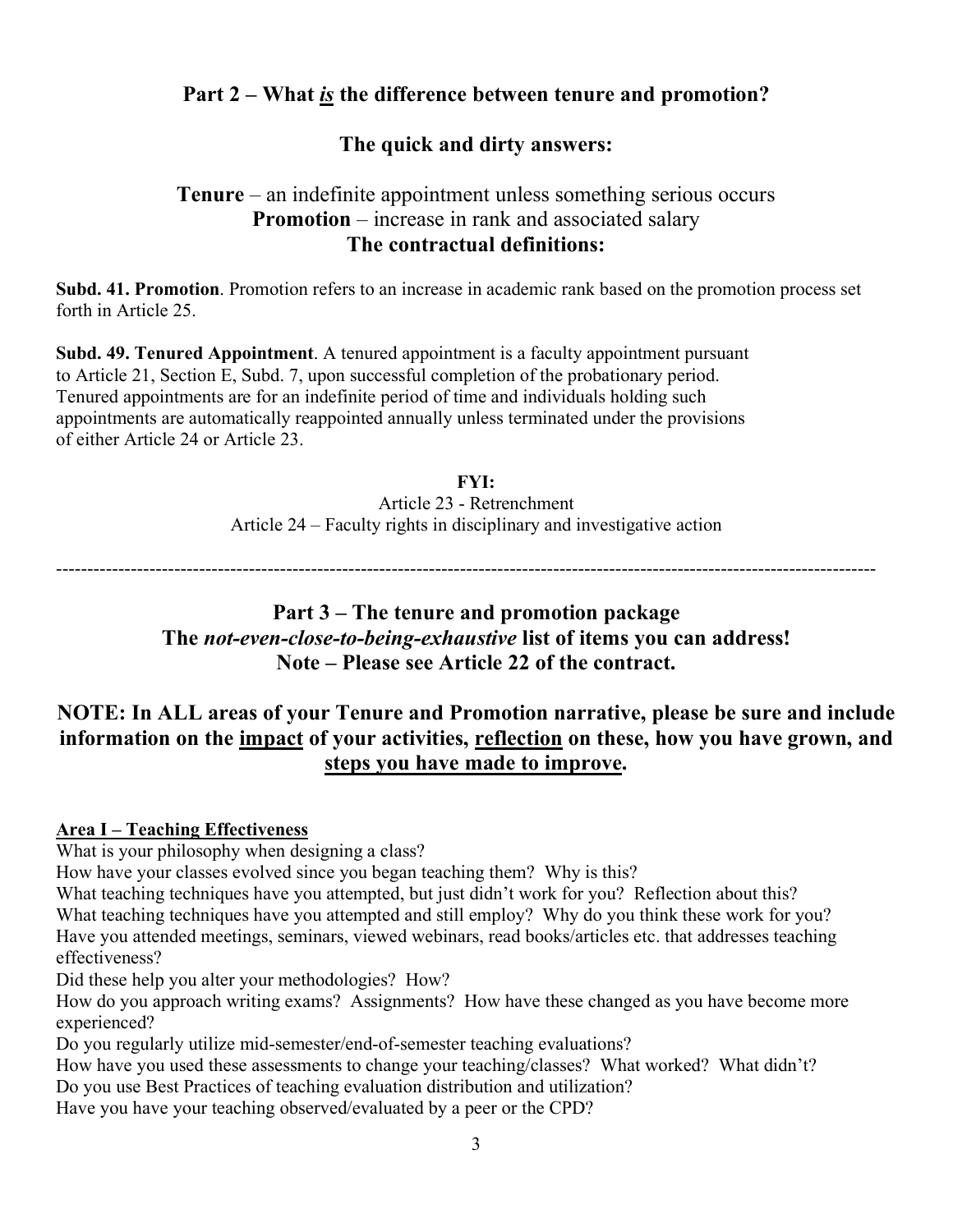What did you learn about your teaching and how has this affected your approach? *What else can you add here?*

Examples of suggested evidence to include in package:

- Documentation on conferences, seminars, workshops, webinars, attended.
- Quantitative information on teaching evaluations.
- Examples of student comments.
- Completed teaching evaluations (either all or samples be sure and consult your dean).
- Examples of exams given in your classes.
- Bibliography of works read.
- Certificate(s) from the CPD for seminars/observations/workshops attended

#### **Area II – Scholarly Achievement**

How your work fit into BSU's Mission and Vision statements? The Strategic and Master Academic Plans? How does your scholarship set you apart, yet compliment, other work in your department/program? Does your scholarship affect your work in the other contractual areas? How?

Have you attended/presented at meetings? Local, regional, national, international?

Have you started collaborative relationships that you may not have had earlier in your career?

How has your research changed since your arrival at BSU? How has this challenged or strengthened you? How does your scholarship affect others besides those that share you specific individual interests?

Have you shared your scholarship with students? With colleagues? With members of the university community?

*What else can you add here?*

Examples of suggested evidence to include in package:

- Manuscripts published, in print, or in prep.
- Copies of grants submitted, even those that were not funded.
- Confirmation of abstracts accepted/meetings attended.
- Copies of performance or exhibition promotional material.

#### **Area III – Continuing Preparation and Study**

How are you growing as a faculty member at Bemidji State University?

How has your knowledge in your field grown?

To what professional organizations do you belong?

How have your interests changed or developed?

How has this affected growth in the other contractual areas?

How do you challenge yourself?

How do you keep current in your field?

Do you see yourself occupying the same role in your department/program, college, university as you did when you began your BSU career?

Suggested evidence to include in package:

- Documentation of professional organization memberships.
- Information on meetings, seminars, webinars, etc. attended.
- Bibliography of works read.
- Information on professional organizations to which you belong.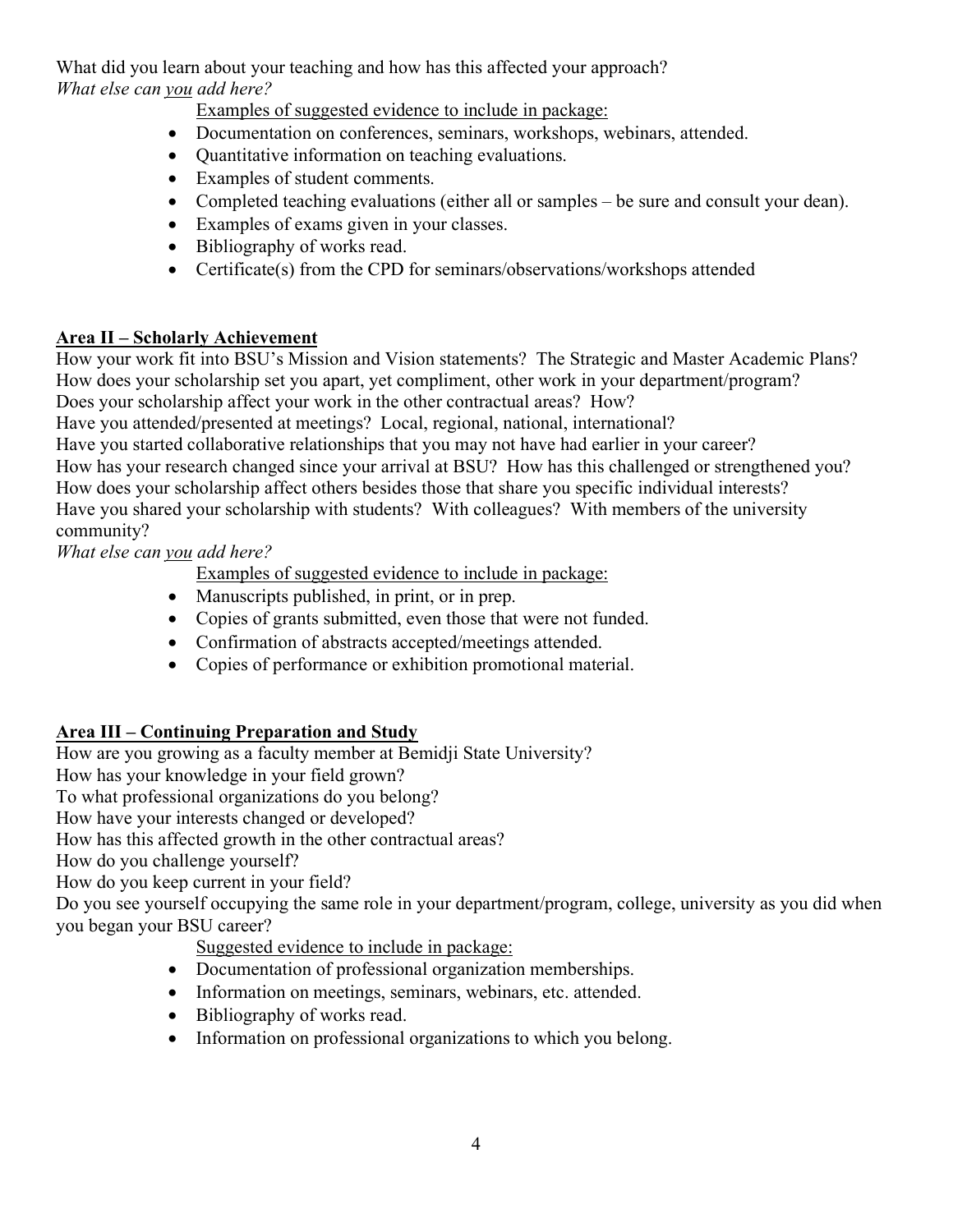### **Area IV - Contribution to Student Growth and Development**

How have you contributed to student growth and development outside of the classroom? With how many advisees do you work? What is your philosophy of student advising? Do you work with students individually in mentoring, individual research projects, performances?

Do you have graduate students? What is your philosophy here?

In what social or community building activities with students are you active?

Can you illustrate how you are integral in the success of students in your area (not directly related to teaching?) Are you involved in student organizations?

How do you strive to build community with students in your department/program/program?

Are you a member of the graduate faculty and serve on committees?

Do you review students' resumes and offer advice for grad school applications, etc.?

How would students at BSU fare worse if you were not involved with them? Again, how do you uniquely serve our students?

*What else can you add here?*

Suggested evidence to include in package:

- Commentary from students in the form of emails, thank you cards, etc.
- Information regarding student clubs/organizations with whom you are involved.
- List of advisees and information regarding advising success.
- Information on student projects, theses, SSAC involvement, performances, in which you were integral.

#### **Area V – Service to the University and Community**

On what committees do you serve? For how long?

Can you articulate your contribution to these committees and how the work of these committees has moved forward because of your contribution?

How do you facilitate community engagement in your department/program?

How have you made BSU a better place for students, faculty, and staff?

Are you known in the community of Bemidji? In what context as it refers to BSU?

Have you worked with the foundation, donors, and alumni?

How have you actively promoted your department/program/BSU?

Can you speak to BSU's Fundamental Values?

*What else can you add here?*

- Suggested evidence to include in package:
- Letters from chairs of committees speaking to your contribution and time served.

------------------------------------------------------------------------------------------------------------------------------------

- Information on initiatives on which you have worked.
- Information on involvement in the community.
- Letters from members of the community speaking to your involvement and contribution.
- Examples of promotional materials, programs, etc.